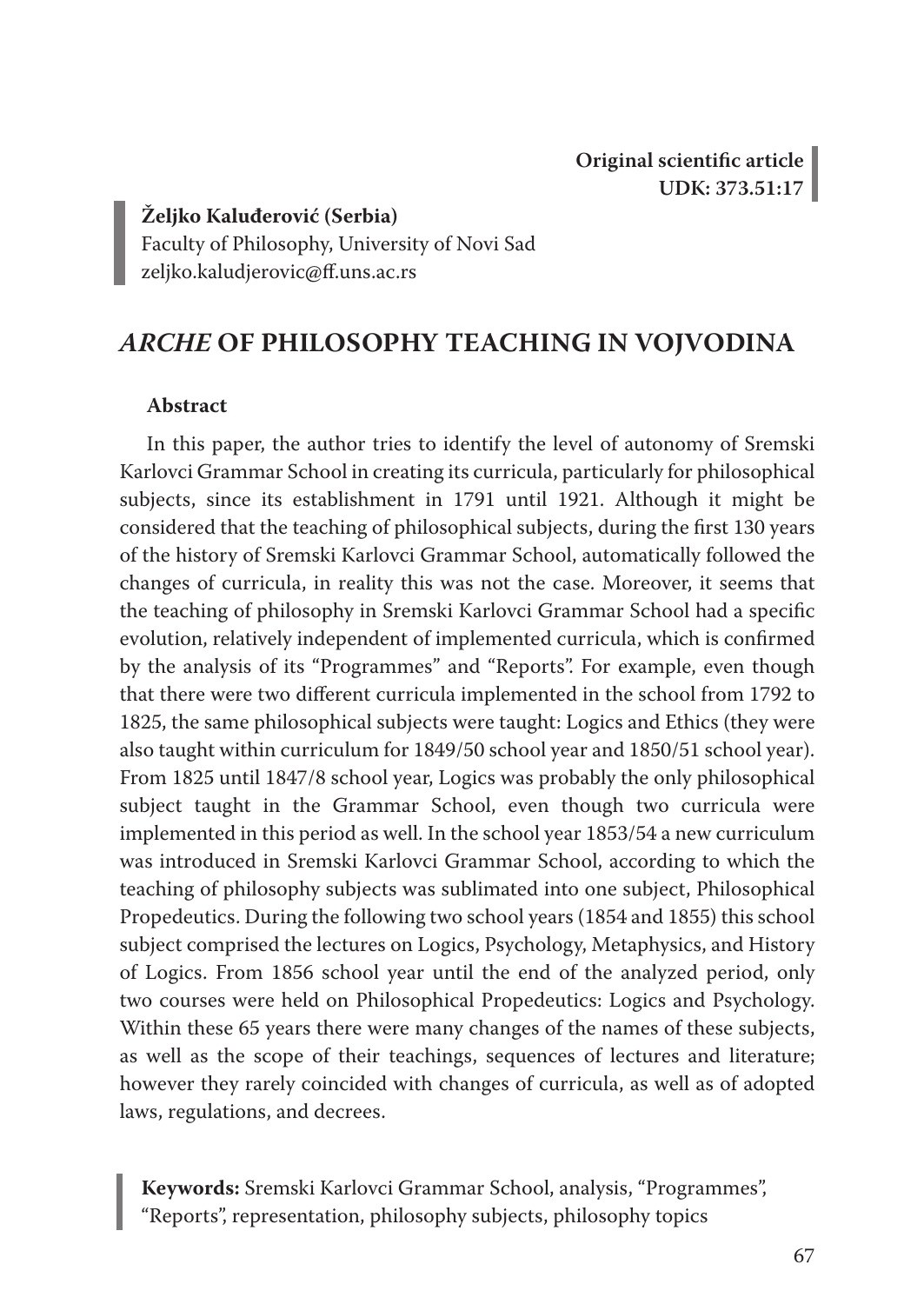One of the two most famous grammar schools in Vojvodina, the one in Sremski Karlovci, was created by way of long-standing activities of a series of respected and famous people at the end of the 18th century and its actualization was realized thanks to the generosity of a tailor, who later became a wealthy salesman and banker, Dimitrije Anastasijević Sabov. Sabov wanted to create his endowment, so he gave money for the creation of a grammar school, given that, at the time, it was considered that such an institution presented the greatest need of a people. Emperor Leopold II (1747-1792) confirmed Sabov's legate on October 11<sup>th</sup> 1791. From the basic letter, we should mention the resolutions that the grammar school must always stay in Sremski Karlovci and that it is the duty of the Patronage to prescribe what shall be taught in the school, as well as choosing the professors and the director of the school (*Osnovna pisma* (Privilegije) *Srpske pravoslavne velike gimnazije karlovačke* from 1791 and 1792 (1903).

Classes started on November  $1^{st}$  1792,<sup>1</sup> after preparatory actions of pupils for going to school but also the rooms where the school will be placed, with the notification of the metropolitan Stratimirović that classes in the school will be held in German and Latin and that the subjects will be the same as those taught in other royal grammar schools. In fact, as a role model for the decoration of the Sremski Karlovci Grammar School, the first director Jovan Gros used the Pecs Grammar School, and the curriculum was the one valid for grammar schools in Hungary of the time.

Stratimirović was not satisfied with the curriculum according to which the Hungarian grammar schools worked, so he asked for counsel from various taught people of his time. Among others, he asked for advice from the school expert and reformer of Russian schools, Teodor Janković Mirijevski, whose recommendation it was that the best plan was still the one existing in the grammar schools in Hungary. Such a suggestion did by Mirijevski did not discourage Stratimirović, who wanted to adapt the Hungarian and Austrian plans to specific needs of the, in this case, the Serbian people. Namely, one portion of pupils left education after three or four grades of grammar school and began to deal with crafts or trading, and another portion continued their education at universities.

<sup>1</sup> Even though it is noted in the oldest protocol of the Sremski Karlovci Grammar School that it began working on August 14th 1791 (*Protocollum Gimnasii Carlovitiensis ianugurati 14 Augusti 1791.* (Gimnazijski arhiv), it is more probable that the real school was opened, as it was stated, on November 1<sup>st</sup> the same year. Apart from the preparatory class, the first two grammar classes were opened and the following year 1793/4 saw the third one open, as well. In the school year 1794/5, the first humanities class was opened and in the year 1796/7 the second one, as well. Six classes were present in the school, therefore, only since 1796.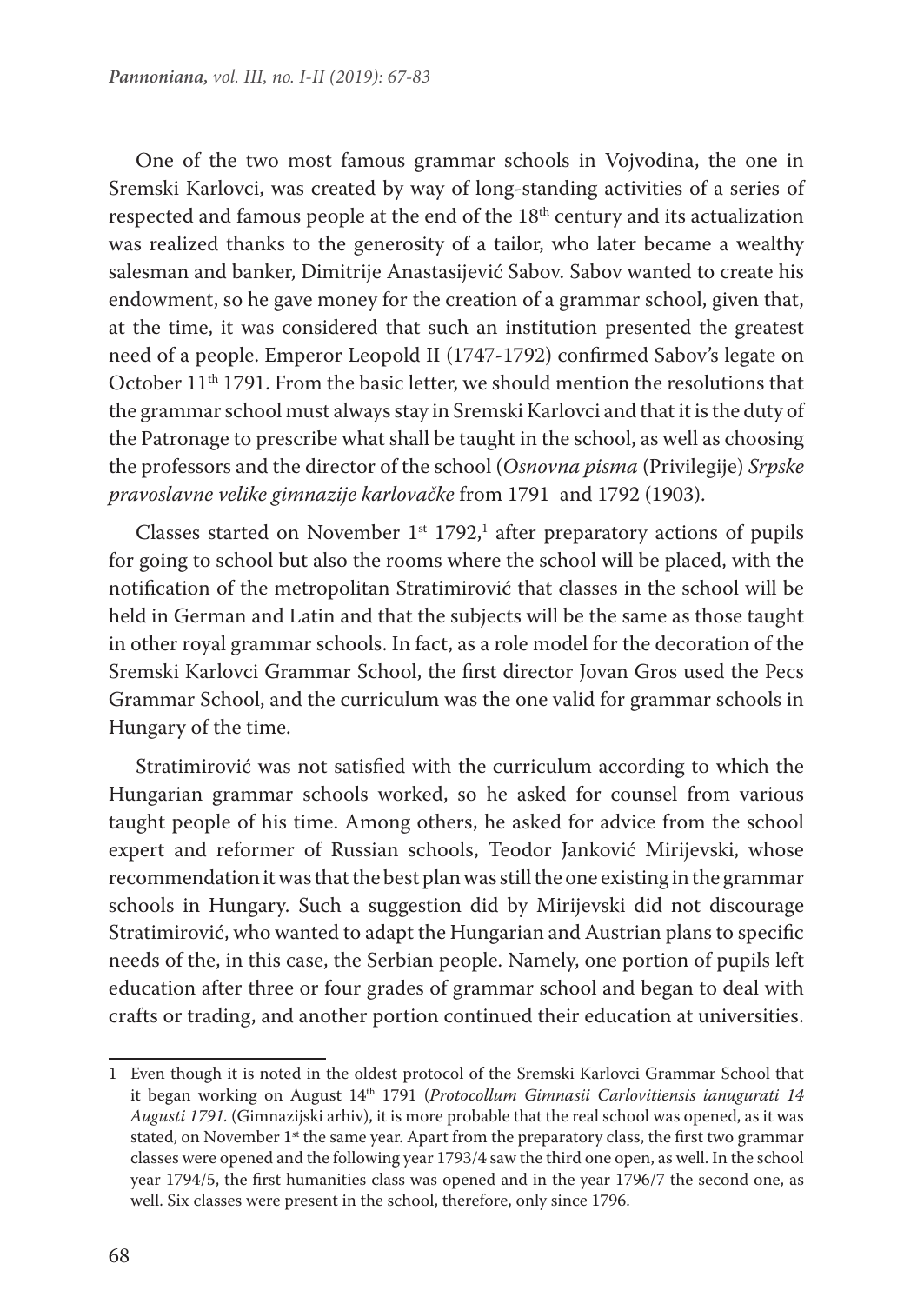The intention was to enable appropriate and wholesome general education for both of these groups. Of course, there could not be much deviation from the curricula of the Austrian and Hungarian grammar schools so that those pupils who wanted to and had the option could continue their education at Austrian and Hungarian universities.

At the request of Stratimirović, director Gros explained in detail what the differences are between the curriculum implemented in the Sremski Karlovci Grammar School and the curriculum of the Hungarian grammar schools.2 The main difference was in the fact that the Sremski Karlovci Grammar School had more explicit materials in the so-called humanities grades than in the Hungarian schools. More detailed and in-depth classes on the Sremski Karlovci Grammar School related to the majority of subjects, Ethics being among them.

At the meetings of the commission for the creation of the curriculum, in 1796, the principles according to which teaching was done in the school were created. An example of those principles was written in the Church Slavic language and contained the syllabus in broad strokes, with its full title being: *Namjerenije i izloženije nauk, koji u Gimnaziumu karlovačkom junosti serbskoj u obojih tečenijah predajut se*. 3 According to this oldest syllabus (in short, *Namjerenije i izloženije*), the purpose of attending the school was three-fold: to gain knowledge necessary for every man who wanted to be considered enlightened, regardless of his profession; to prepare young people for academies and universities for higher social layers in the Hungarian kingdom; and third, to not overwhelm the young with knowledge but to enlighten their mind and will, in accordance to the principles of Enlightenment.

According to the schedule of classes for the period 1792-1798 (Petrović, 1991: 61-62), in the first semester of the first grade of humanities, there was one class of *Ars cogitandi* ("the art of thinking" or what would today be called Logic<sup>4</sup>). In

<sup>2</sup> In the Hungarian grammar schools, teaching was done according to the plan outlined in the *Ratio educationis totiusque rei literariae per regnum Hungariae et provincias eidem adnexas* ("The general school and teaching system for the Hungarian kingdom and its affiliates") from August 22nd 1777, and later on according to *Ratio educationis* from 1806 (on the information regarding different school laws and regulations in Austria and Hungary, see: Kaluđerović, 2014: 369-386).

<sup>3</sup> The basic ideas in the syllabus from 1796 were taken from *Ratio educationis*. It was implemented in the grammar school in the school years 1796/97 and 1797/98.

<sup>4</sup> Logic was taught, in the first 130 years of the school's existence, according to different authors and books, learned from manuscripts, Krebs' textbook *Handbuch der Logik*, from J. S. Beck, R. v Zimmermann, with the *History of Logic* by J. v Lichtenfels, by G. A. Lindner, Đ. Arnold i.e. by several editions of his book *Logika za srednja učilišta*.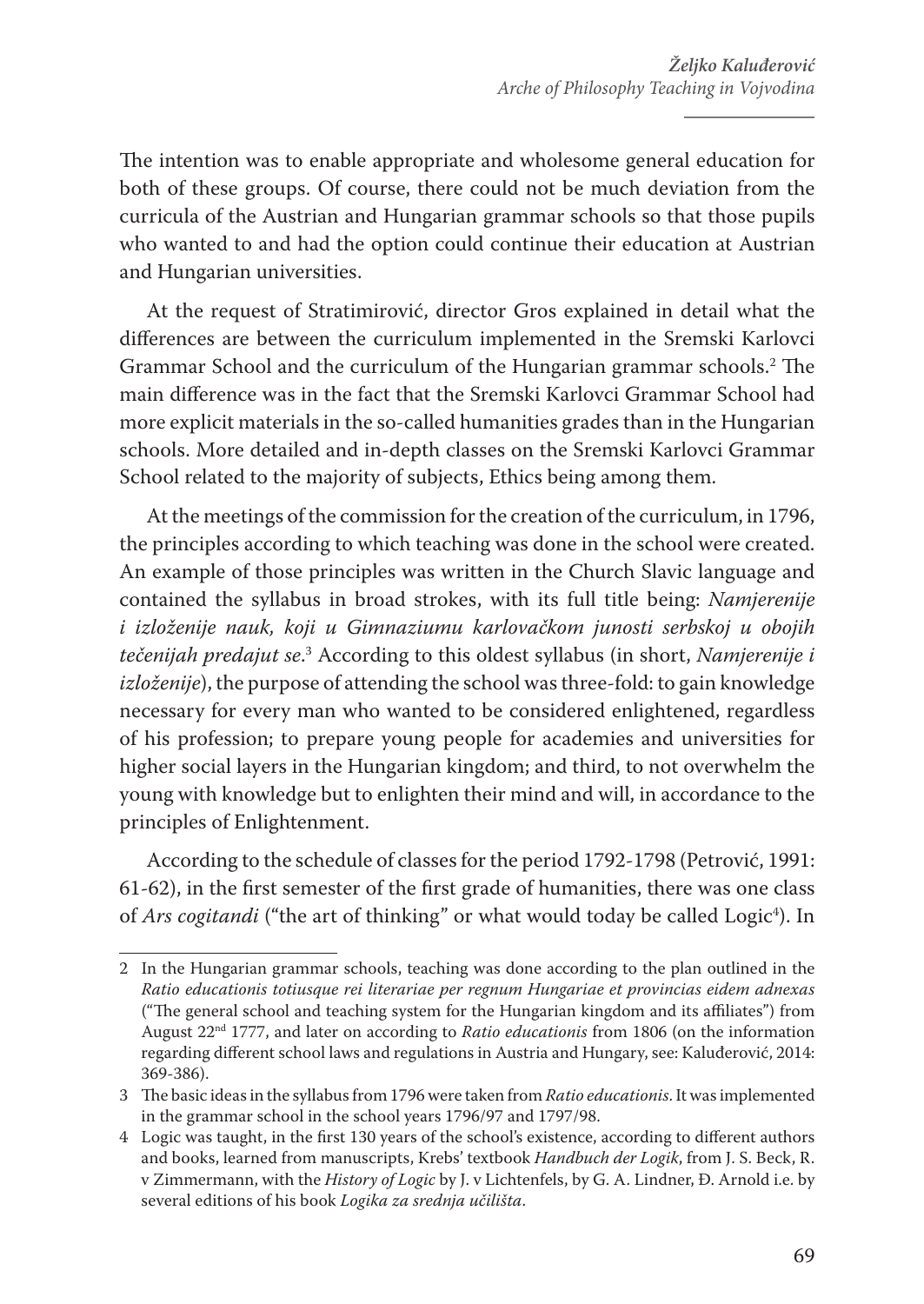the first semester of the second grade of humanities, there is no mention of any strictly philosophical subjects.<sup>5</sup>

Kosta Petrović, at the place where he lists in detail all the subjects taught in the Sremski Karlovci Grammar School according to the plan from 1796. gives somewhat different, or slightly more complete, information (Petrović, 1991: 67). According to that data, in both higher grades of the school, Logic, and Morals were taught. Logic taught the rules of how to acquire and enlarge human knowledge in order for it to be clear and founded. In the subject called Morals, pupils learned of their duties towards God, themselves, and their fellow man. Even though the data for this period is scarce, it is highly probable that the bellow information is correct. It is, in any case, concurrent with the notes by Stevan Lazić, director of the Sremski Karlovci Grammar School 1876-1896. He, namely, in the text *Prvih sto godina srpske velike gimnazije karlovačke, 1791- 1891*, mentions identical data on Logic and Morals (Lazić, 1891: 26), which are then found in the book by Petrović.<sup>6</sup>

Given that Stratimirović was not satisfied with the existing syllabus, the new syllabus was designed as soon as 1798 and was valid all up until 1825. That is the famed Volni plan, which he created with the help of professor Lazarević based on the principles expressed in *Namjereniju*. The number of grades did not change with this change in syllabus, apart from the preparatory grade being canceled since the school year  $1807/8$ , so, from then on, the grammar school had four grammar and two humanities grades.

<sup>5</sup> Subjects with a philosophical background or explicitly philosophical subjects were, truth be told, taught in different schools in Sremski Karlovci beginning from 1728. Their titles varied those years, from Rhetoric and Morals to Logic, Ethics and Philosophy. In Rhetoric, apart from theory, pupils practiced also on Cicero's speeches *Pro Sexto Roscio Amerino* and *Pro Anio Milone*, and used "Soarii Rhetorica", 2 Stück, Nürnberg, 1753; "Ciceronis Epistulae", 3 Stück, Nürnberg, 1753; "Isocratis orationes", Paris, 163. For Logic, the references state that it was taught by the book by J. Redlhamer, while the following book is mentioned for philosophy: "Redlhameri Philosophiae", 11 Stück, Wien, 1760. J. Redlhamer (1713-1761), Austrian Catholic theologian and philosopher, at one time the professor of ethics in Vienna. From his works with a philosophical connotation we can highlight: *Philosophia rationalis*, Viennae, 1752 et 1755; *Philosophia naturalis seu Metaphysica, Ontologiam, Cosmologiam, Psychologiam et Theologiam naturalem complectens*, II Tomi, Viennae 1753, Varsaviae 1761; *Philosophia naturalis seu Physica generalis et particularis*, Partes II, Viennae 1755; *Philosophiae tractatus*, i, ii. 8vo. Viennae, 17'53-55.

<sup>6</sup> The stated information does not have to be contradictory given that the mentioned schedule for the period 1792-1798 is incomplete because it pertains only to *primo semestri* for both humanities grades. It is entirely possible that Morals was taught in the second semester of the second grad of humanities, which would synchronize both sources.

<sup>7</sup> The cancellation of the preparatory grade was executed in all grades in Hungary, along with the aforementioned school law *Ratio educationis* from 1806.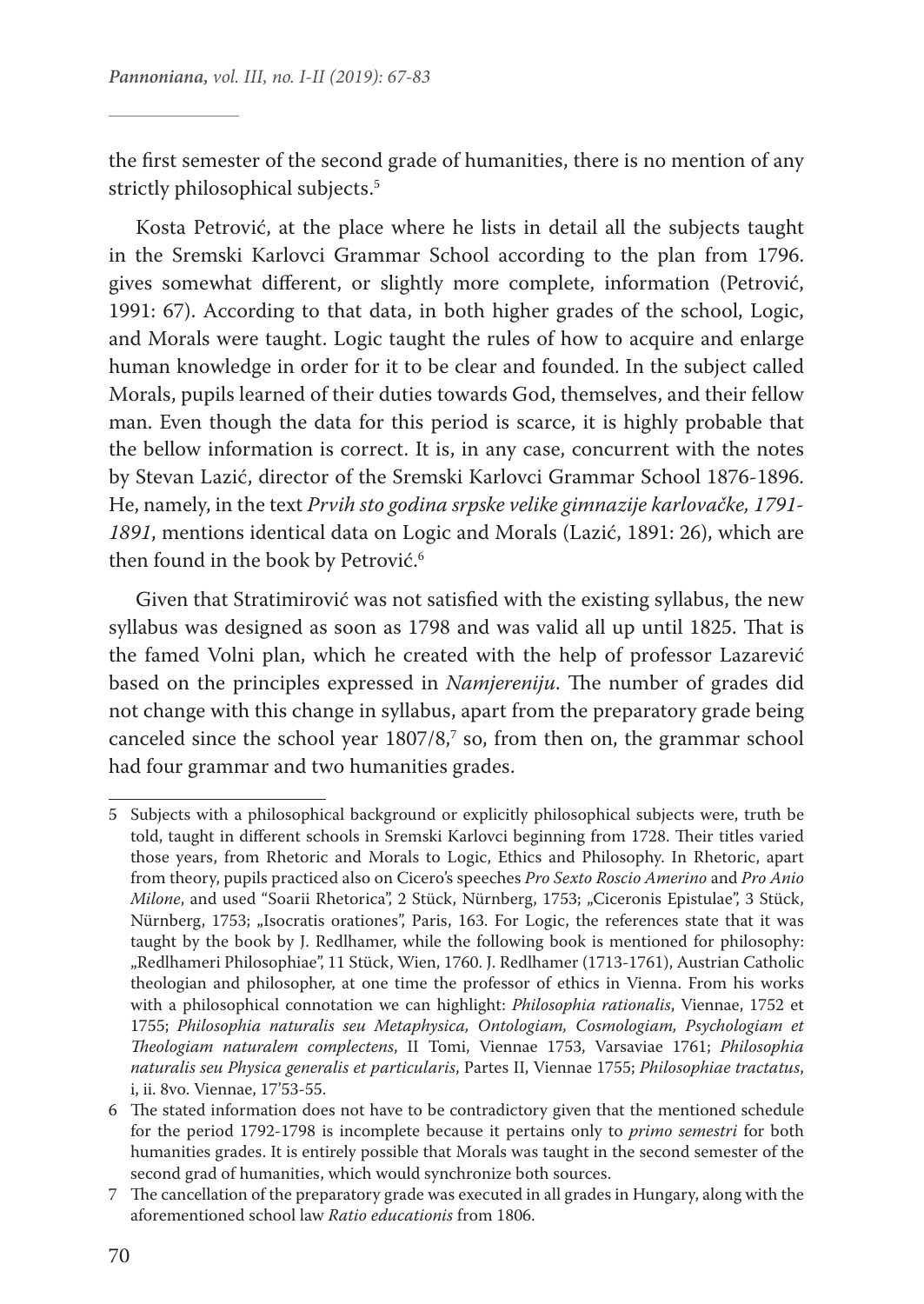The very same 1798 saw the principles made to which one must adhere when teaching in a grammar school. According to this plan, the "intention" of the grammar school is:

1.) To teach those sciences needed by every enlightened man, whether he be a tradesman, houseman, soldier or a priest. Every citizen must know, apart from their mother tongue, German, arithmetic, natural sciences, world history, physics, logic, and ethics.

2.) To teach those sciences in grammar school, which will equip the young to study at academies and universities. That is why the youth of the time needed to learn Latin, the basics of algebra, geometry, and trigonometry (Petrović, 1939: 148).

According to the Protocol, in the second grade of humanities for 1798, Andrija Volni taught Logic (in the first semester *Logica elementa* and *Logica elementa et exercitium*) and Ethics (in the second semester *Doctrina moralis*).8

According to the "Scientific basis" for the period 1798-1825,<sup>9</sup> Logic and Morals were, for the first period until 1810, taught in Latin in the same way and identical form to what was stated in the Protocol for 1798. For the period 1810- 1825, in the second-grade *humanitatis classis,* Logic taught about *"notions, the direct and indirect judgment (ratiocinia) on different cognition"*. The second part for the same grade comprised of Morals and it taught about natural theology and the aforementioned moral duties *"to god, to ourselves and our fellow man"* (Lazić, "Program srpske velike gimnazije karlovačke" za 1890/91 godinu: 34).

Religion class was taught every school year in the Sremski Karlovci Grammar School, just as in the state grammar schools. In fact, according to the syllabus of the time, the classes from all subjects lead to the same goal: to *"glorify the name* 

<sup>8</sup> In the Grammar School Archive a manuscript is kept which confirms that professor Volni taught from his notes *Principia Doctrinae Moralis*. From the first to the fourth grammatical grade, the same professor taught all the subjects in individual grades and he was called *classis professor*. In the first and second grade of humanities, two expert professors taught, one for mathematics, natural sciences and philosophy, and another for Latin and history.

<sup>9</sup> Volni was famous for creating, because he was a man extremely inclined to natural sciences, composing a syllabus which highlighted learning anthropology with hygiene, botany, zoology, mineralogy with geology, and physics and astronomy in the higher grades of humanities. However, when we come to philosophical subjects, there were no significant changes in the name of the class, the volume of the class, the order of exposition, nor the content of the matter taught in Logic and Ethics from the previous syllabus adopter in the school. The only visible change that was stated in the text was of a technical nature and comprised of the fact that Logic and Ethics were no longer taught separately in two grades (the first and second grade of humanities) but together in the fourth.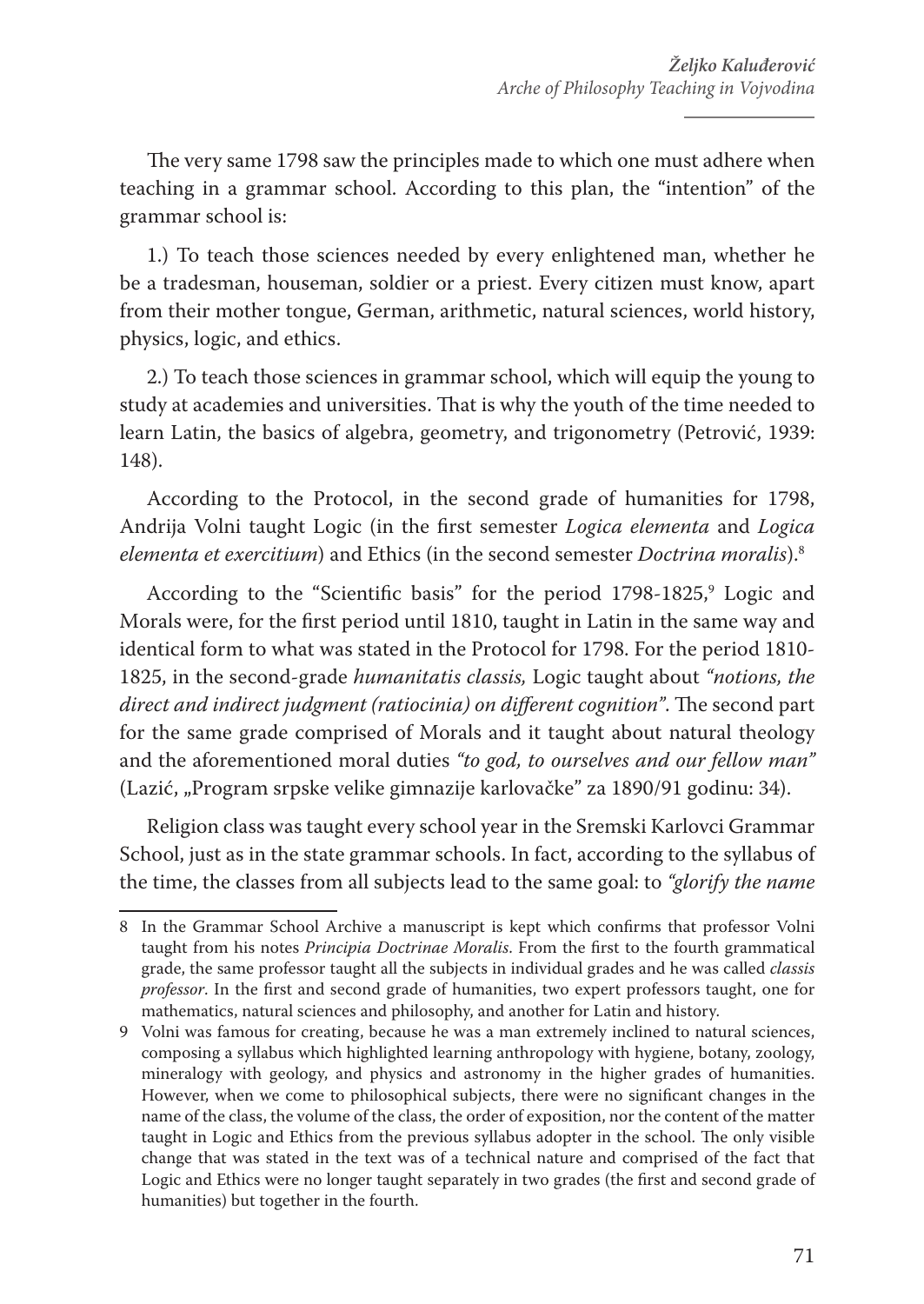*of God"* in every scientific truth and natural phenomenon. From the "Scientific basis" for Morals it is visible just how much that discipline was dedicated to that goal and how little it differed from, for instance, the task that religion class had, which was to *"have pupils, absent-minded by nature and giddy, not forget some religious truth"* (Petrović, 1939: 155). In work by one later "Report", which brings a text on Euripides, it is explicitly stated that: *"Hellenic philosophy, as in general all the beginnings of free human thought, had its source in religion"* ("Izveštaj srpske velike gimnazije karlovačke" za školsku 1904/5 godinu: 100). This only shows that science and philosophy were, or at the very least should have been, "servants of theology". Apart from the undeniable influence of the Enlightenment spirit, the disputing of the legitimacy basis of the Christian-feudal world went slow, and the secular movement and the idea of a layman school, in that period, still had not come to life.

The following syllabus, created by the director of the Sremski Karlovci Grammar School of the time Jakov Gerčić, was valid for the period 1825-1846/7. Gerčić completely changed the orientation of the school valid in the previous time. He, given that he was an avid advocate of classicism,<sup>10</sup> dramatically reduced the matter in science classes in the syllabus, considering that school should primarily teach history, geography, German, and, especially, Latin.

The sources for this period are, sadly, scarce, and so there is no data in the text by Lazić (*Prvih sto godina srpske velike gimnazije karlovačke, 1791-1891*), nor in the one by Petrović ("Iz istorije Karlovačke gimnazije 1791-1851") about the philosophical subjects possibly taught during the 18 years of this syllabus. The first information Petrović states in his book *Istorija karlovačke gimnazije*,

*That for young minds the best gymnastics, on average, is the mental methodical dissemination of the thought process of old writes, whose very human essence makes up for a kind of spiritual mother's milk; that the ability to grasp and process natural truths is rare and that it is developed only in the mature years of youth; and especially practical work in the laboratories etc. remains a toy, at best a lower technical exercise, right up until something is awakened in the individual from a philosophical instinct of causality, without which there is no mention of any serious work in science of nature*.

<sup>10</sup> Vasilije Vujić (director of the school 1896-1903), even though he was not an opponent of natural sciecnes, believed they should be taught to pupils in a way they can understand and transform into thoughts and feelings. Vujić wanted "*the youth to be filled with all those noble thoughts of great Greek philosophers so that, later on, when they are mature, they would be a mirror of smart thoughts and feelings, of a society and an individual"*. Vujić thought, defending the classic concept of the grammar school:

Vujić presented his vision of the *paideutic* function of education by highlighting the free will of the students which should be encouraged, their moral lines and the importance of cause for every people (consult: Petrović, 1991: 262-264).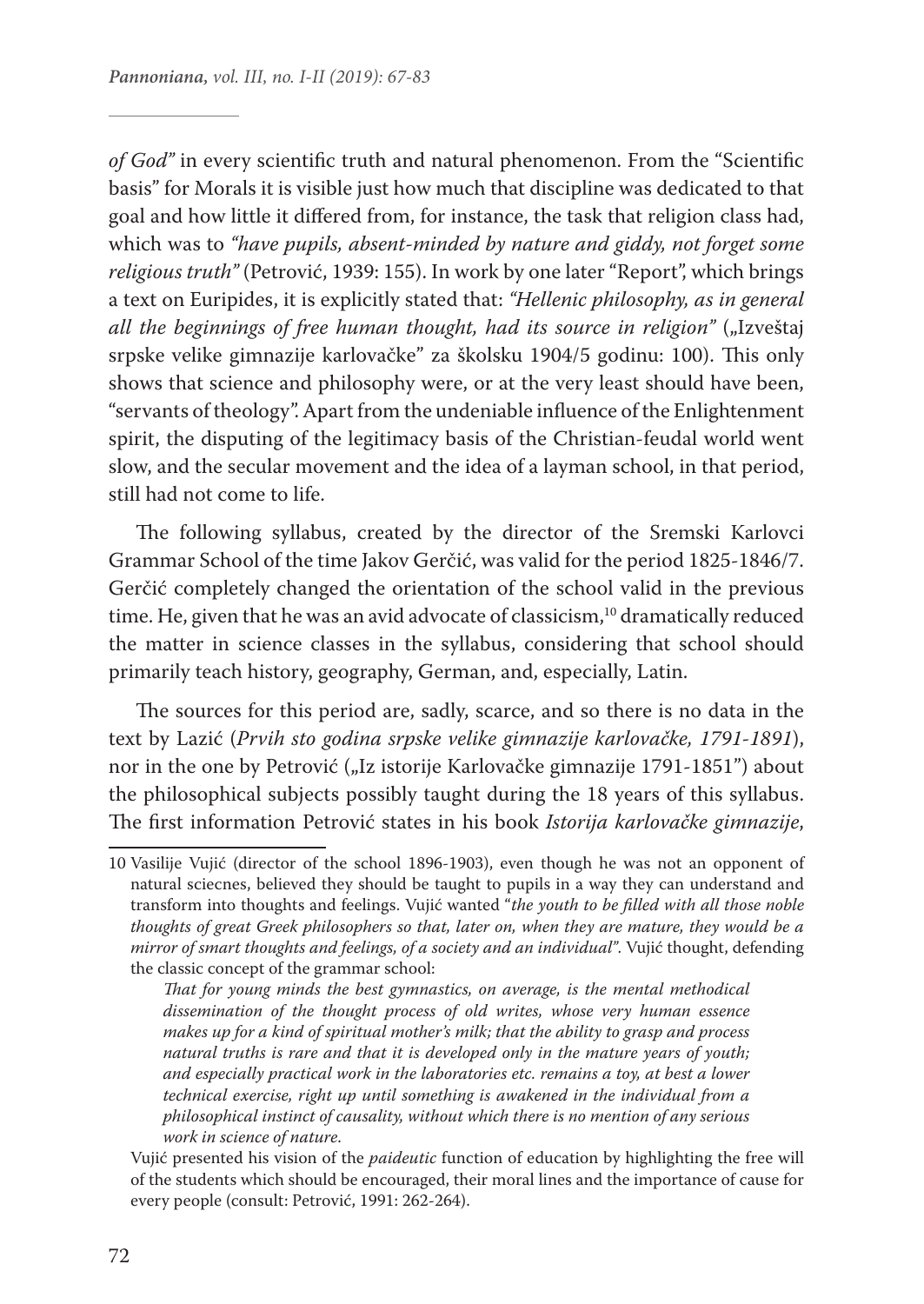and which pertain to the period as mentioned earlier, relates to the school year 1843/44. According to that, Logic was taught in the second grade of humanities. There are no additional pieces of information, so it cannot be reliably stated whether that schedule was valid only from that school year or did it pertain to all the previous ones, beginning with 1825.

Until the school year 1842/43, there were only three marks noted in the main catalog and the yearly reports for the grammar grades. One of them was general for all the science subjects, another one for Christian studies, and a third one for conduct. In the school year 1842/43, grading across subjects was introduced in the grammar classes as well.

The syllabus from 1847/48 is also interesting for the fact that the Patronage ordered Gerčić to copy the new syllabus introduced in the Grammar School Novi Sad.11 The director was then given the task to divide all the subjects in the School to teachers, and the classes in the new school year were supposed to go on in four languages: Latin, German, Hungarian, and Serbian. By that schedule, as it was several years prior,  $Logic<sup>12</sup>$  was taught in the sixth grade of the grammar school, and it was in Latin.

Whether it is because of the unsatisfactory results of working by a teaching system used in the school year 1847/48 or for some other reason, he did not stay in the Sremski Karlovci Grammar School for long, and so for the school years 1849/50 and 1850/51 there was another system used, the so-called "fahsystem". During those two school years, in the sixth grade of the grammar school, apart from Logic, classes were also held in Ethics.<sup>13</sup> This schedule of philosophical subjects in class, with Logic and Ethics being in the final humanities grade, signified a return to a plan valid from 1798-1825. Finally, in the division of subjects for the school year 1851/52, there is no subject of a narrow philosophical provenance.14

<sup>11</sup> This information is unusual because the Grammar School Novi Sad was founded only 37 years prior and was modelled after the one in Sremski Karlovci. Upon its foundation, it had the same system of education as was in the Sremski Karlovci Grammar School!

<sup>12</sup> In Logic, for the years to come, different aspects were taught: thoughts and thinking, judgment and basic conclusions, syllogistic thought, and the question of how to use logic.

<sup>13</sup> In the fifth grade there was also Psychology, just as Anthropology was reintroduced.

<sup>14</sup> The absence of strictly philosophical subjects did not necessarily assume the absence of any matter of philosophical provenance in teaching in the grammar school. The Sremski Karlovci Grammar School nurtured an extremely humanist character with a strong accent on the teaching of classical languages. In Latin, various writers were read, translated and interpreted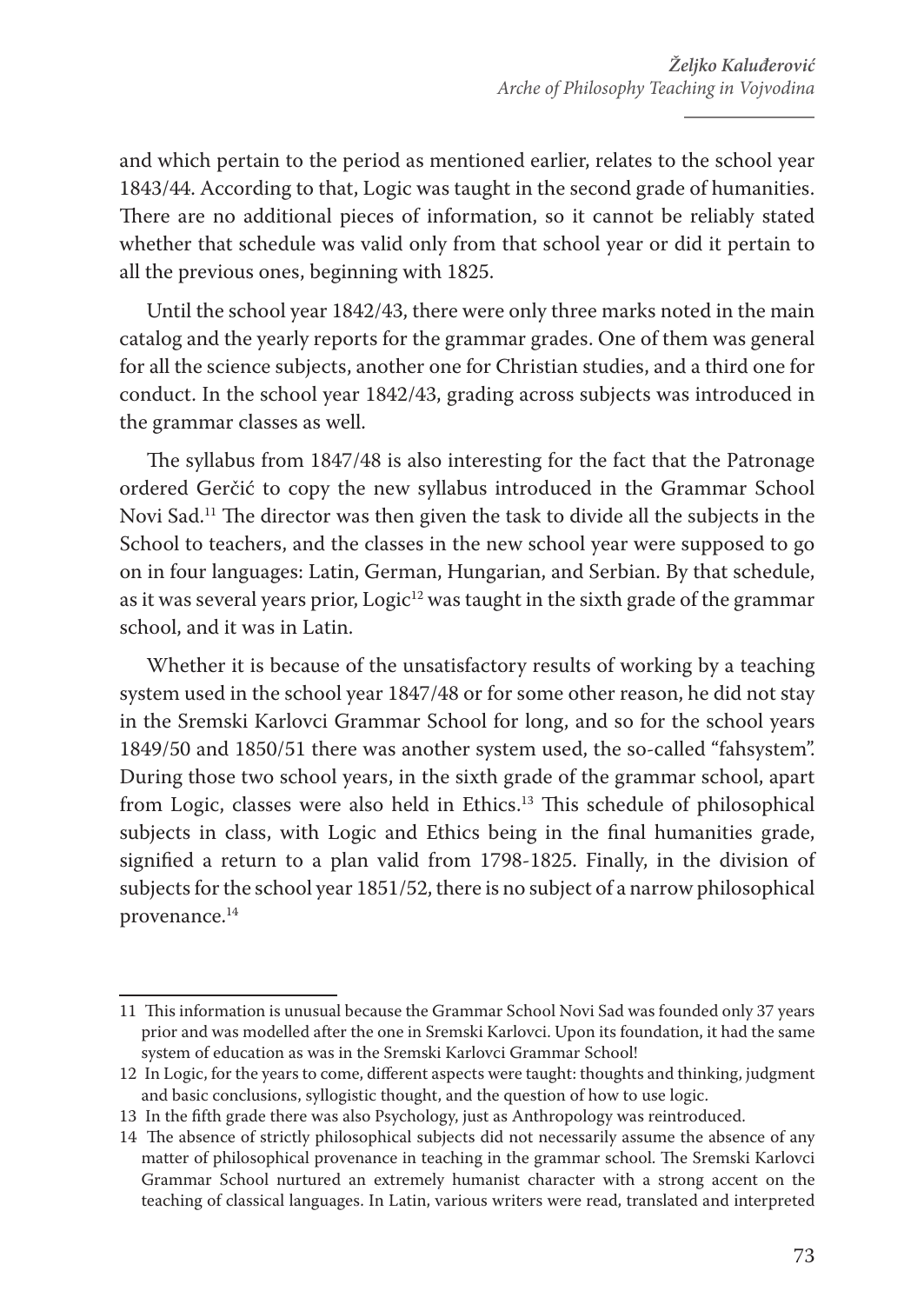By order of the Austrian Ministry of Education, professors F. S. Exner and H. Bonitz made a new syllabus in 1848 for the grammar schools in Austria, the so-called "Organizational blueprint" (*Organisations-Entwurf*). By that blueprint, the primary goal of the grammar school was to enable higher general education to young people. As a result of classes, the Enlightenment credo is stated – that the purpose of all subjects is to ennoble the character of young people. That new syllabus was supposed to be applied to the Sremski Karlovci Grammar School, given that the territory of Serbia's Duchy belonged to the jurisdiction of the Austrian Ministry of Education.

Supervisory authority over the Sremski Karlovci Grammar School was under the Court War Council in Vienna at this time, as well. This school was equated with all the other grammar schools in the country. It had a public's right, and its pupils were accepted, without entrance exams, into Hungarian grammar schools. The Patronage was, of course, obliged to send periodic reports to the Court War Council on the success of pupils, data on the syllabus under which the classes were done, as well as the details on the teachers and the school director.

When the eighth grade of the Sremski Karlovci Grammar School was opened in the school year 1853/54, the syllabus composed on the principles *Namjerenija i izloženija* from 1798 ceased to be valid. That year, the syllabus made by the "Organizational blueprint" was introduced into the Grammar School. The new syllabus brought significant changes in the teaching of philosophical subjects. Firstly, classes were sublimed into one subject called Philosophical Propaedeutic, which, by Lazić's notes, began with teaching from the school year 1852/53. In the school year 1854, classes in Philosophical Propaedeutic comprised out of

<sup>(</sup>Cesar, Valeria Maximus, Tacitus, Plinius, and other authors), among them also philosophers Cicero (*De officiis*, "a speech by Cicero" and *"one of the lesser philosophical works"*) and Seneca, as well as a *"view of Horatio in a philosophical, religious, political, and poetry horizon"*. In the "Programmes" it was then stated that the following authors were taught in the Greek language course in the school: Xenophon (*Anabasa*, *Cyropaedia* and *Memorabilia,* which is the philosophically most interesting work), Demosthenes, Homer, Herodotus, Thucydides, Plutarch, Sophocles, Plato (*Protagoras*, *The Defence of Socrates*, *Crito, Gorgias, Laches, Philebus, Charmides, Euthyphro, Lysis, Phaedo, Menexenus*). The frequency of appearance of various dialogues of the Athenian in the "Programmes" and "Reports" of the grammar school is very uneven. *The Defence of Socrates* appears in 41 "Programmes" and "Reports", *Crito* was taught at least for 26 years, *Phaedo* for 17, *Protagoras* eleven, *Laches* four, *Gorgias* three, *Charmides and Euthyphro* two and *Philebus, Lysis* and *Menexenus* only one school year) and different Plato's dialogues "*with the literary introduction on the history of Greek philosophy*" (it can only be guessed how this "literary introduction on the history of Greek philosophy" was conceptualized, but it is entirely possible that, apart from the problem approach present through the analysis of different dialogues by Plato, the Grammar School started, from the end of the 19th century, valuing the historic-philosophical approach) and Aristotle ("chosen texts").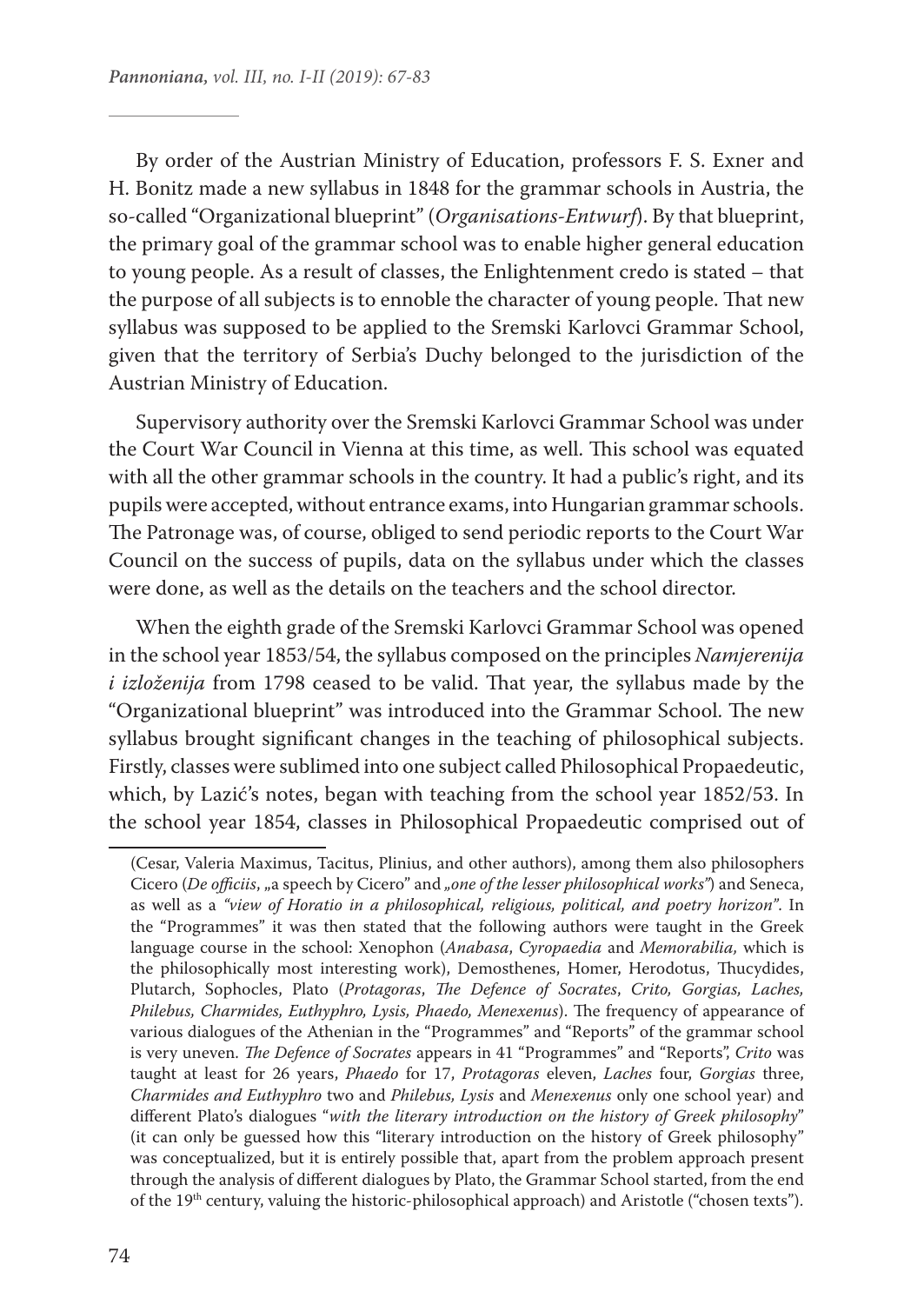two courses and they had classes in Logic, Psychology<sup>15</sup> and Metaphysics.<sup>16</sup> The following year, 1855, within the framework of Philosophical Propaedeutic, Psychology, Logic, and History of Logic were taught.<sup>17</sup> From the school year 1856, up until the end of the considered period (the school year 1921/22), only two subjects were taught within the framework of Philosophical Propaedeutic, and those were Logic and Psychology.<sup>18</sup>

The teaching language in the grammar schools was regulated by order of the Mini0stry of Education in Vienna from January  $1<sup>st</sup>$  1855. All the subjects were slowly starting to be taught in German because of the specific interpretation of the orders on learning the German language, on the one hand, and Bach's absolutism and the fully ongoing Germanization of the country on the other. In the Serbia Duchy and Tamiški banat, German was the official language, just like in the entire Austrian empire.

Given that Sremski Karlovci was a part of the Petrovaradin Regiment in the Military Border, jurisdiction for the matter of schools was under the General Command in Timisoara. The reports that the General Command received from the Sremski Karlovci Grammar School mostly ended up being duly

<sup>15</sup> Psychology with different prefixes was held according to the works by Zimmerman, Beck, Lichtenfeltz, Lindner, Arnold (various editions of his book *Psihologija za srednja učilišta*) and according to the "personal manuscript of the professor". It is visible from the available works that classes were also done in General Psychology i.e. its sources and method. After that, pupils listened to classes from cognition of the soul and "its immateriality" and of knowledge, feeling and aspiring.

<sup>16</sup> The only information in Metaphysics is that teaching was done according to Mattiөu.

<sup>17</sup> History of Logic was done according to Lichtenfeltz. The Austrian philosopher J. v Lichtenfeltz (1793-1866) was under the influence of Jacobi. He advocated "subordinated dualism" of the suprasensory and sensory, supranatural and natural, spiritual and corporeal, moral and physical. According to him, "philosophy is the science of the suprasensory-real", while logic is the science on the legalities of thought, a formal science. Lichtenfeltz is the author of the following works: *Lehrbuch der Logik*, Wien, 1842; *Lehrbuch zur Einleitung in die Philosophie*, Wien, 1863; *Lehrbuch der Psychologie*, Wien, 1843.

<sup>18</sup> Philosophy may have started to be taught from that same school year in the grammar school under the title Philosophical Propaedeutic, with Logic and Psychology as subjects within its framework and according to the minutes of professor conferences from 1853, and most likely from 1854 and it held up until the end of the discussed period (see: Petrović, 1991: 180). This piece of data is incongruent with the information from the "First programme of the Serbian Sremski Karlovci Grammar School" for the school year 1853, according to which there were no philosophical subjects in the grammar school at all. Along the line of the minutes of the professor conferences is also the note from the text by Lazić in which it is stated that "*Mihajilo Ristić taught philosophical propaedeutic*" in the school from the school year 1852/3 until 1861. (see: Lazić, "Program srpske velike gimnazije karlovačke" za 1890/91 godinu: 43). Both sources, therefore, claim that Philosophical Propaedeutic was taught in the school 1853, even though it is not present in the programme for that year.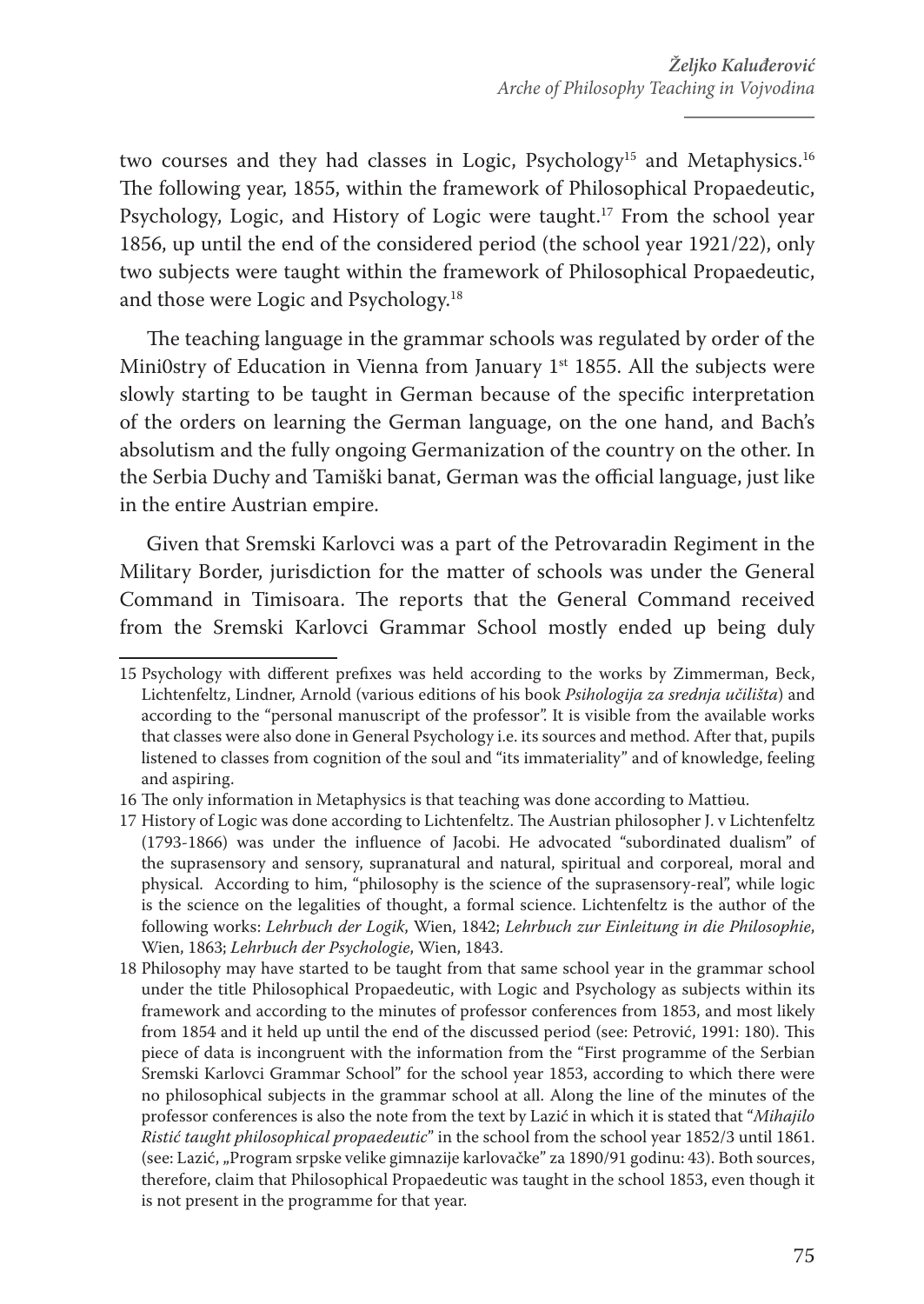noted. Even though General Command occasionally noted objections of the didactic-pedagogical nature and edited some of the elements of the school's life, supervision of the school was mostly of a formal nature. There are no recorded attempts of a state supervisor performing expert supervision in the school itself. True, there wasn't much reason for more serious objections, given that the school went in line with other state schools even next to its relatively high degree of independence and, regardless of the fact that it was then a private institution without a public's right, it had almost an identical syllabus as every other state grammar school.

The Patronage permanently attempted to preserve the independence of the school.<sup>19</sup> In hard situations, help was not sought from the Ministry of Military as the supervisory authority in the Military Border, instead, the Patronage spoke to the people themselves because that was the only instance for which it was sure that it would not jeopardize the independence of the school (Patronatski zaključak od 15.03.1852. god. č. 2 (Patronatski arhiv). The Ministry of Military was disposed to give the Sremski Karlovci Grammar School public's right, under the condition that it be under the supervision of the school's government authorities. The Patronage did not want to cede to that condition, having in mind the long-kept and defended autonomy of the school itself.

At the beginning of March 1873, the General Command in Zagreb awarded the public's right the Sremski Karlovci Grammar School, with a right to take the test of maturity in the school.<sup>20</sup> After that, several difficult conditions were set, which the school, given the difficult position it was in, was forced to accept. Firstly, the Patronage still had to take care of supporting the school and could set its professors, but with a condition of getting the approval of the General Command. Secondly, the syllabus in the school was supposed to be identical to other state grammar schools in the Military Border of Croatia-Slavonia. Thirdly, all disciplinary actions and rules valid in other state grammar schools had to start being applied in the Sremski Karlovci Grammar School. Fourthly, the work in the grammar school was, from then on, performed under the supervision

<sup>19</sup> The relationship of the grammar schools in Sremski Karlovci and Novi Sad towards the state authorities was regulated by the royal rescript from August 10<sup>th</sup> 1868, articles 92 and 93 and the latter conclusions of the National-Church Parliament. The state authorities had the supreme right of supervision and the teaching method in the schools in Sremski Karlovci and Novi Sad had to be synchronized with the existing state school orders and teaching method in Hungary, Croatia, and Slavonia (see: Klicin, 1909: 128-134).

<sup>20</sup> Sremski Karlovci Grammar School got the public's right based on the "Organizational blueprint".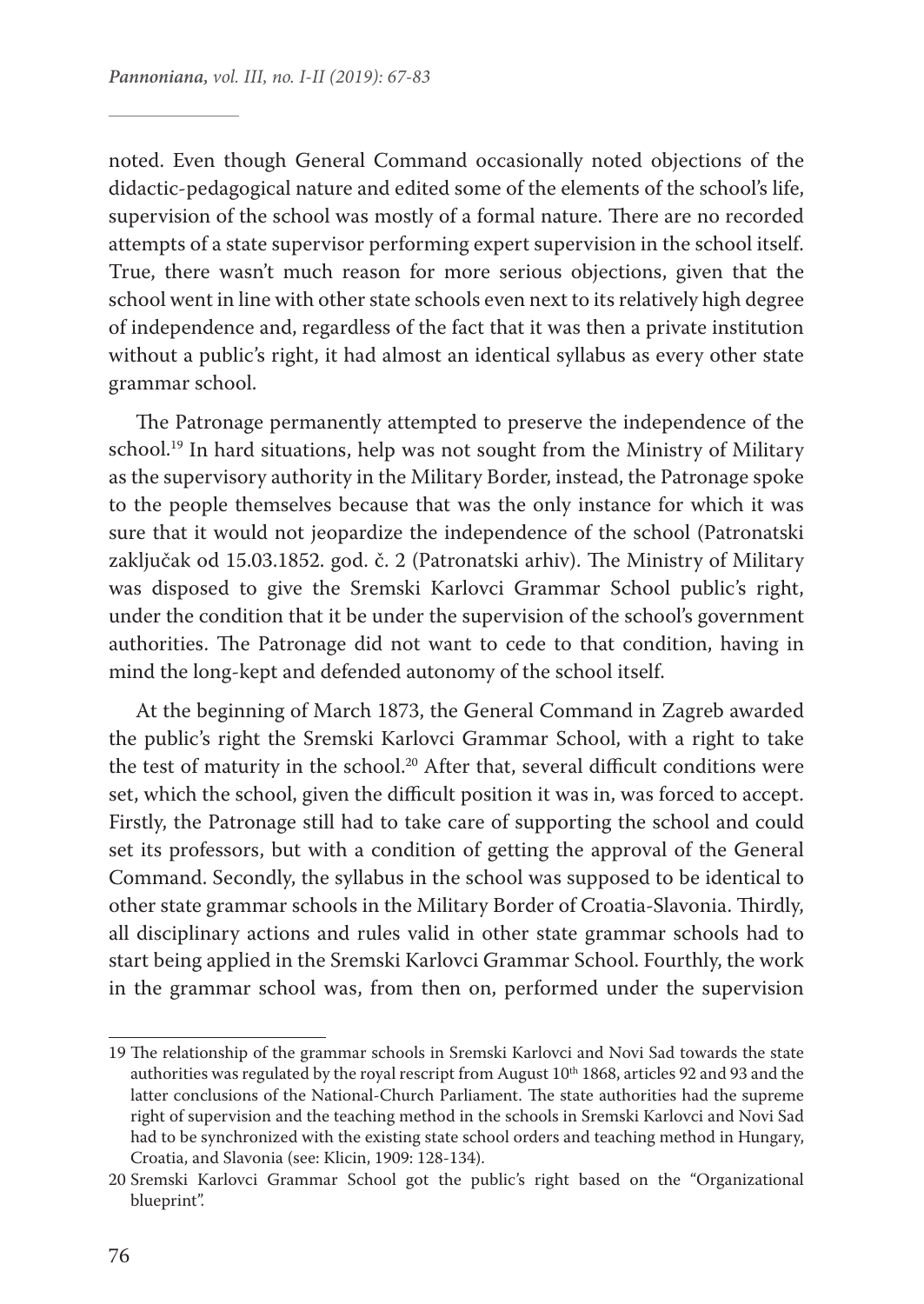of the state school supervisor, under whose chairmanship all future maturity exams were had (Zapisnici Gimnazije za 1873. god. K.k. General-Commando in Agram v. 9 März 1873. Gimn. arhiv).

In the year 1883, the Patronage of the school had its right to decide on the disciplinary measures of its students taken from it. With these acts and those similar to them, the Provincial Government in Zagreb showed how it would, as in similar previous situations, act with the Sremski Karlovci Grammar School, just like with all other regional grammar schools under its jurisdiction. Every major penalty and expulsion of a student from the school, for instance, had to get the final approval of the Provincial Government. When accepting new students from other grammar schools, if the syllabus was only partially differentiated, the approval from the government was supposed to be issued for it first. When changing the syllabus with some act, the government would give the instructions to the director of the grammar school (Stevan Lazić) to make sure of the exact enforcement of its decision and that "*for all defects in that regard the director is responsible to this government"* (Akt od 29.08.1881., Zemaljske vlade br. 2415). This complex period in the work of grammar school lasted until the end of World War I, i.e. until it was nationalized.<sup>21</sup>

The research of available sources showed that roughly speaking, the work of the Sremski Karlovci Grammar School for the first thirteen decades of its existence, when monitored from the view of philosophical subjects or the ones with a philosophical connotation, can be divided into three periods.

\*

In the first 60 years of work (the period from 1791-1852) of the Sremski Karlovci Grammar School, the titles of the philosophical subjects were changed (Logic was also *Ars cogitandi*, and Ethics was Moral Science, even though there were elements of it in Morals), the number of philosophical subjects were changed (one, two or none), the volume of classes in philosophical subjects was changed (one or two classes per week), the way of processing philosophical subjects was changed (in the first period they were done in both final grades of the school, and for the other periods only in the last one), probably the works used to teach philosophical subjects changed (considering that besides textbooks, notes, i.e. scripts of the professors themselves were used). Nevertheless, all these changes

<sup>21</sup> On April 24<sup>th</sup> 1921 (ON br. 15559), the minister of education made a decision by which the school became nationalized. Even though it was transformed into a realistic grammar school, it still operated, as much as it was possible, in the spirit and tradition of the old Grammar School.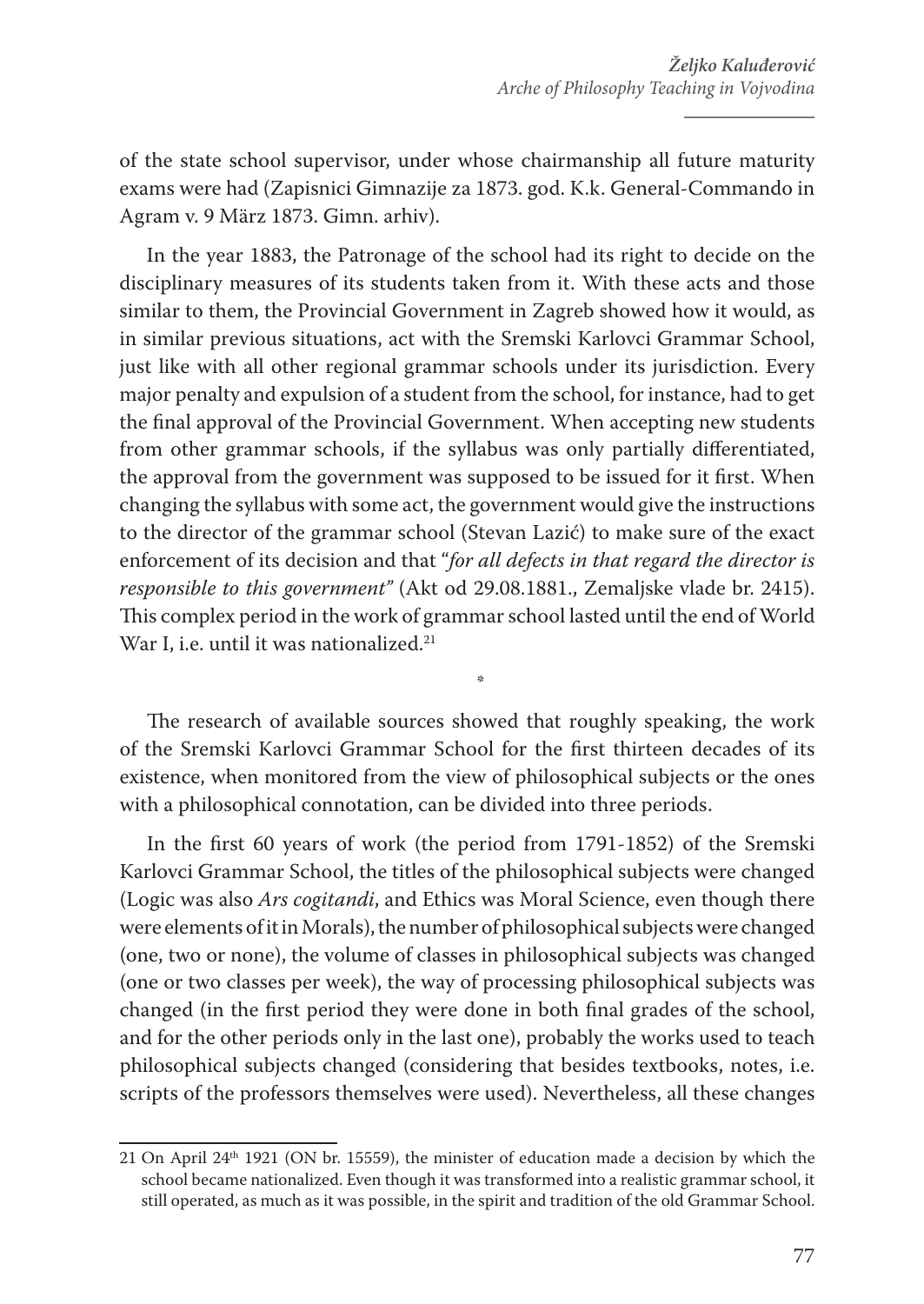which went on to philosophical subjects in the Sremski Karlovci Grammar School did not always coincide with the changes in syllabi, science orientation, and the affiliations of the grammar school director, as well as the laws, regulations, and orders which were brought.

In the second period (from 1853-1856), i.e. in the four years of work, several characteristics which were established with the previous studies stages of its development were now gone. For instance, as it was in the period from 1791- 1852, dark phases in the history of the school were established, i.e. years for which there is no reliable data. This primarily pertains to 1853, i.e. the fact that in the year when the "First programme" of the grammar school appeared, it was not ascertained whether there was a philosophical subject in teaching or not. Secondly, it could not be reliably said whether Philosophical Propaedeutic in the following year 1854 was taught in only one grade of school.<sup>22</sup> Thirdly, Philosophical Propaedeutic was, for the three discussed years (1854, 1855 and 1856), taught in the final grade of the school, $23$  which coincides with several earlier sub-stages (four, to be precise: 1798-1825, 1825-1846/7, 1847/8-1848/9 and 1849/50-1850/51). Fourthly, Logic was taught in this period (1853-1856) the same as in all the stages of the previously researched period. Fifthly, the names of philosophical subjects were often changed (now Logic became "Pure Logic", and Psychology became "General Psychology", "Personal Psychology", "Empirical Psychology", "Soul Science"; Philosophical Propaedeutic had different spellings – "Filozofska propedevtika", "Filosofiiska propedevtika", "Filosofsko predugotovlenie" and "Filosofičeska propedevtika"). Sixthly, the number of philosophical subjects which were taught changed (before, the number varied between one and two, and now it shifted from two and three up to four different subjects taught in one school year). Seventhly, the number of classes in philosophical subjects (two per week) was identical for the majority of the years of the previous period.

Besides the similarities, there are also significant differences between the two compared periods in the work of the grammar school. Firstly, starting only from 1853, grammar school started giving out special books, i.e. reports on its work. Secondly, the teaching for this period (1853-1856) excluded Ethics, which was very represented in the previously analyzed six decades of the school's existence.

<sup>22</sup> The author, because of the scheme under which classes in Philosophical Propaedeutic were organized for this school year (1854) and based on the "Overview" from the book by Petrović, believes that it was taught only for one grade of the school.

<sup>23</sup> In the "looser" interpretation, the same connotation may also be stretched to the first school year (1853) analysed in this period.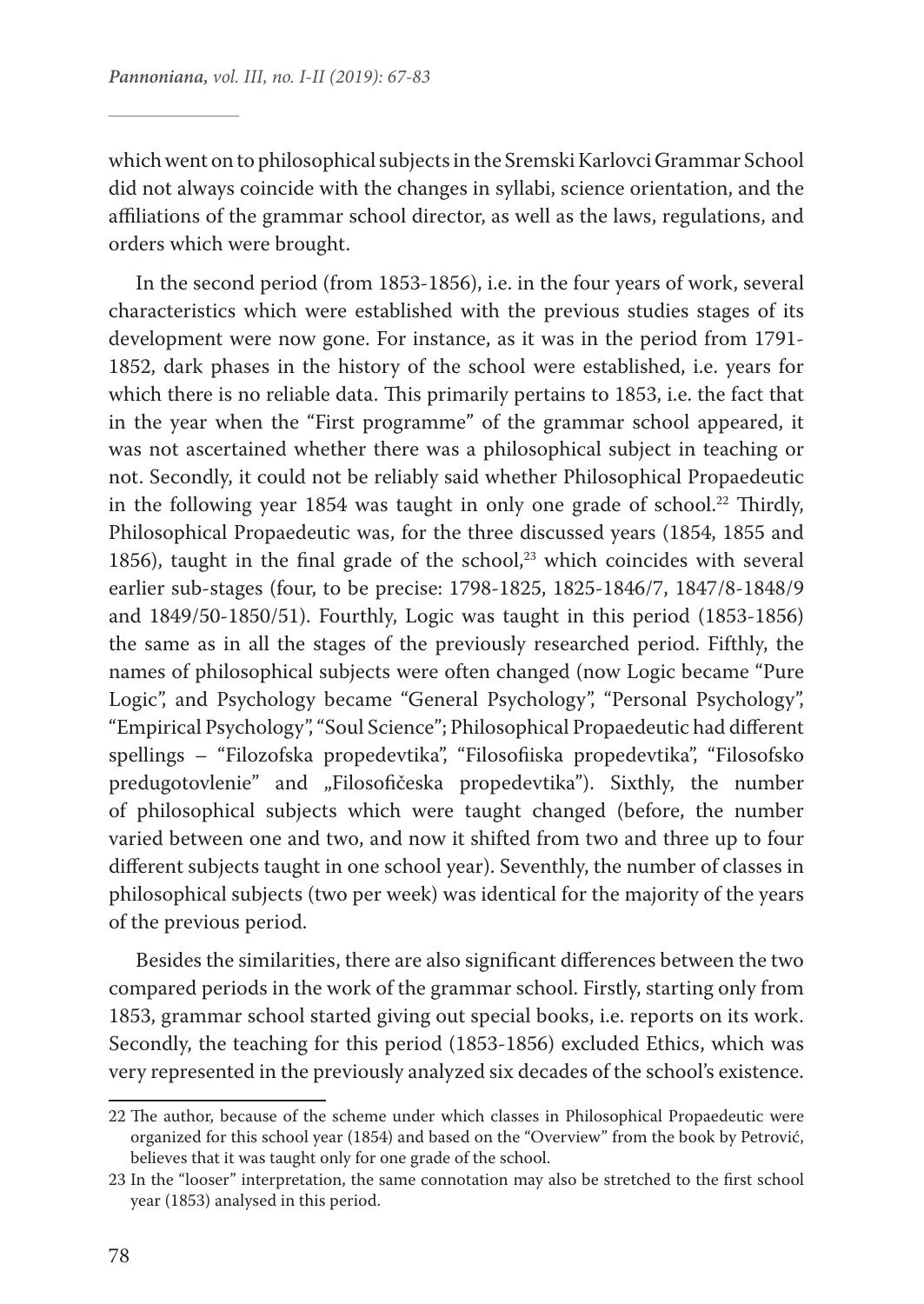Thirdly, Psychology was introduced for the first time in these four years in the teaching of philosophical subjects, which would be represented in all the latter "Programmes" and "Reports". Fourthly, only since 1853 or perhaps 1854, the subject got the name Philosophical Propaedeutic and, within its framework, different subjects were taught in courses, most frequently Logic and Psychology. Fifthly, Metaphysics and History of Logic are two subjects which appear only in this period of teaching in the grammar school, in two successive years (1854 and 1855). Furthermore, sixthly, there were no more classes done according to notes, i.e. scripts made by professors, rather books by renowned authors were used (Lichtenfelz, Mattie, Zimmerman,<sup>24</sup> and Beck<sup>25</sup>).

Generally speaking, philosophical subjects in the third period (from 1857- 1921/22) were taught two classes per week. In the data for Logic for the school year 1872, it is stated that it was taught two classes per week in the first course of the eighth grade of the grammar school, and only one class per week in the second course. There is no particular explanation for this reduction in the volume of teaching Logic, given that it is unique in all the "Programmes" and "Reports" of the Sremski Karlovci Grammar School in this period (1857-1921/22).26

Classes in Logic and Psychology, within the framework of Philosophical Propaedeutic, were held within the period as mentioned earlier in the two final grades of the grammar school. There were further changes in the names of these subjects (Philosophical Propaedeutic was also, in "Programmes" and "Reports",

<sup>24</sup> The Austrian philosopher R. v Zimmermann (1824-1898) was a Herbart advocate and, as some call him, the creator of philosophical propaedeutic. Herbart's formal-notion cognition of philosophy, with the mediation of Zimmerman, became the school pedagogical paradigm at high schools and universities in Germany and Austro-Hungary. He wrote the following works: *Philosophische Propaedeutik. Prolegomena. - Logik. - Empirische Psychologie. - Zur Einleitung in die Philosophie*, Wien, 1867; *Philosophie und Erfahrung. Eine Antrittsrede*, Wien, 1861; *Leibnitz' Monadologie. Deutsch mit einer Abhandlung über Leibnitz' und Herbart's Theorie des wirklichen Geschehens*, Wien, 1847.

<sup>25</sup> The German philosopher J. S. Beck (1761-1840) is famous as the opponent of Reinhold, but even more so as a follower of Kant. Beck, with the intention of defending a "true" Kantian position from the wrong "dogmatic" interpretations, dedicated special attention to the problems relating to the role of things as themselves in Kant's philosophical reception. He is the author of following works: *Grundriss der kritischen Philosophie*, Halle, 1796; *Kommentar über Kants Metaphysik der Sitten*, Halle, 1798; *Lehrbuch der Logik.* Rostock, 1820; *Lehrbuch des Naturrechts.* Jena, 1820.

<sup>26</sup> Only in one other place in all the "Programmes" and "Reports" of the Sremski Karlovci Grammar School is it stated that Logic was taught for one class per week. It is the schedule for the period 1792-1798, during which it is stated that *Ars cogitandi* was taught only on Mondays from 8 to 9 AM (see: Petrović, 1991: 62). Already in 1798 Logic was held two classes per week, more precisely, it was taught in the first semester of the second *Humanitatis classe* on Fridays from 9 to 10 AM and on Saturdays from 8 to 9 Am (see: Petrović, 1939: 154).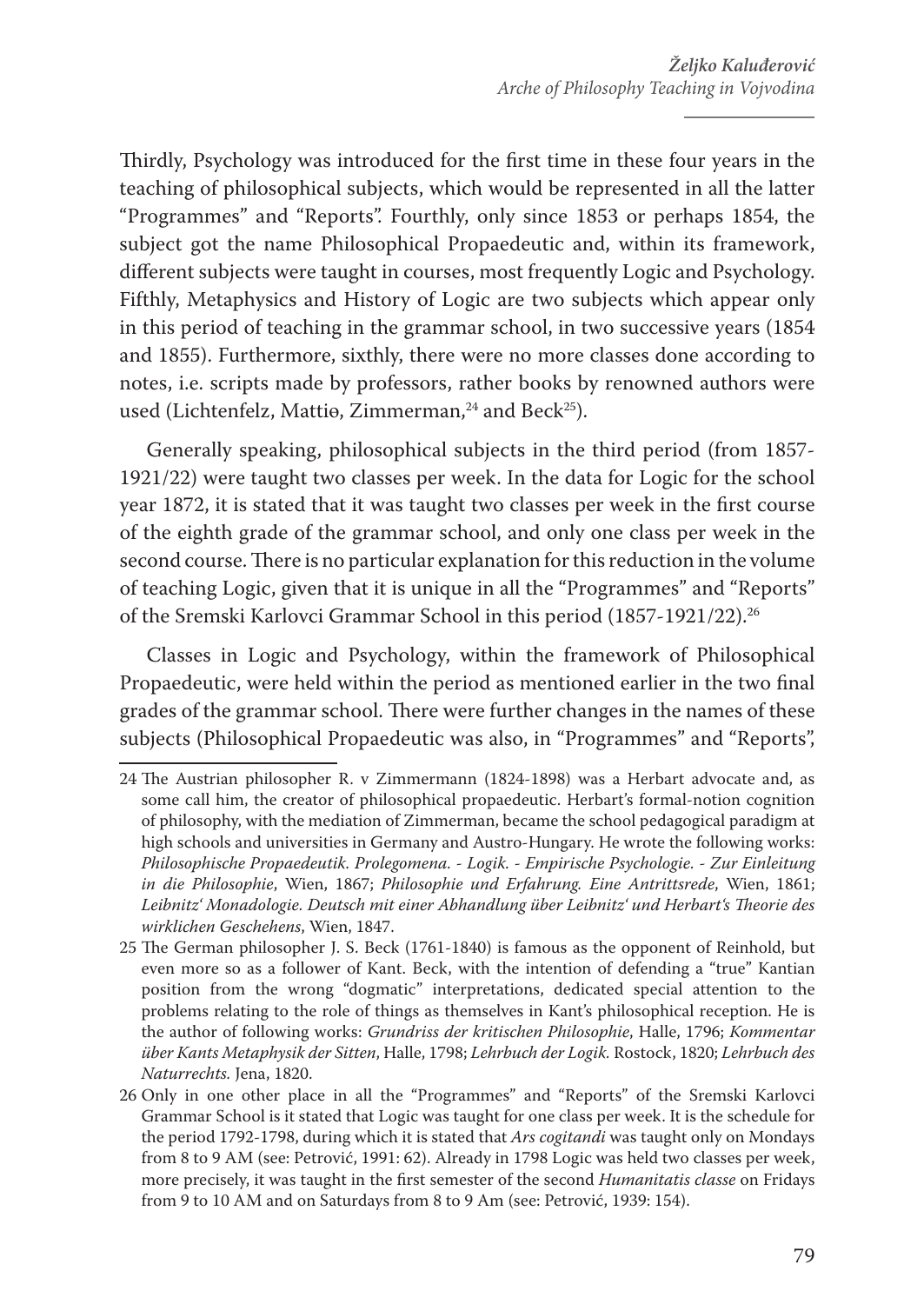called "Filosofska propedevtika", "Filozofska propedevtika", "Filosofična propedevtika", "Filozofijska propedevtika" i "Filosofijska propedevtika". Psychology was, apart from being called "Soul Science", marked as "Psihologia" and "Psiholođija", while Logic, apart from its title "mind science" was also called "Lođika"), the volume of classes (truth be told, only for one school year – 1872, as was stated in the previous paragraph), the order of presentation (Logic was significantly more taught in the seventh, and Psychology in the eighth grade of the grammar school. Psychology was taught in the seventh grade only in the following school years: 1857, 1858, 1859, 1871, 1872 and 1873) and the works used in teaching were those by Zimmerman, Beck, Lindner, $27$ Arnold28 or different professors' own manuscripts), but the fact is that classes in philosophical subjects in the Sremski Karlovci Grammar school, in the decades following its nationalization, $29$  had a personal, and that evolution was, to a degree, independent of the implemented changes.

#### **References**

- 1. Arhiv Srpske akademije nauka i umetnosti u Sremskim Karlovcima (ASANUK), Fond patrijaršijsko-mitropolijski "A" (PMA "A"), br. 113 iz 1812. godine.
- 2. Despotović, P. (1888) Škole *Srba u Ugarskoj i Hrvatskoj*. Kragujevac: "Šumad." štamp.
- 3. Gavrilović, N. (1999) *Srpske škole u Habzburškoj monarhiji u periodu pozne prosvećenosti (1790-1848)*. Beograd: Elit.

<sup>27</sup> G. A. Lindner (1828-1887), philosopher and pedagogist of a Czech-German origin, author of the following books: *Lehrbuch der empirischen Psychologie nach genetischer Methode*, Cilli, 1858; *Lehrbuch der formalen Logik nach genetischer Methode*, Graz, 1861; *Einleitung in das Studium der Philosophie*, Wien, 1866; *Das ABC der Anschauung als Grundlage eines rationellen Elementarunterrichtes im zeichnen*, Wien, 1869; *Die Pädagogische Hochschule*, Wien, 1874.

<sup>28</sup> Đuro Arnold (1853-1941), Croatian pedagogist and philosopher. In pedagogy, he was formed under the influences of Ziller, Rein, and Willman, even though there are clear signs and significant influences in his papers by Herbart and Locke. Arnold's philosophical position was generally determined as a neo-scholastic one. He is the other of, among others, the following books: *Etika i poviest*, Zagreb, 1879; *Logika za srednja učilišta*, Zagreb, 1888; *Zadnja bića. Metafizična rasprava*, Zagreb, 1888; *Psihologija za srednja učilišta*, Zagreb, 1893; *Umjetnost prema znanosti*, Glas M. Hrvat. I, 1906; *Vjera, filozofija i umjetnost*, Glas Koncila, Zagreb 2007 (see also: Pavlović: 2011: 258-322).

<sup>29</sup> On the activity of the Sremski Karlovci Grammar School for the period between the two world wars, see: Kaluđerović, 2018: 105-125.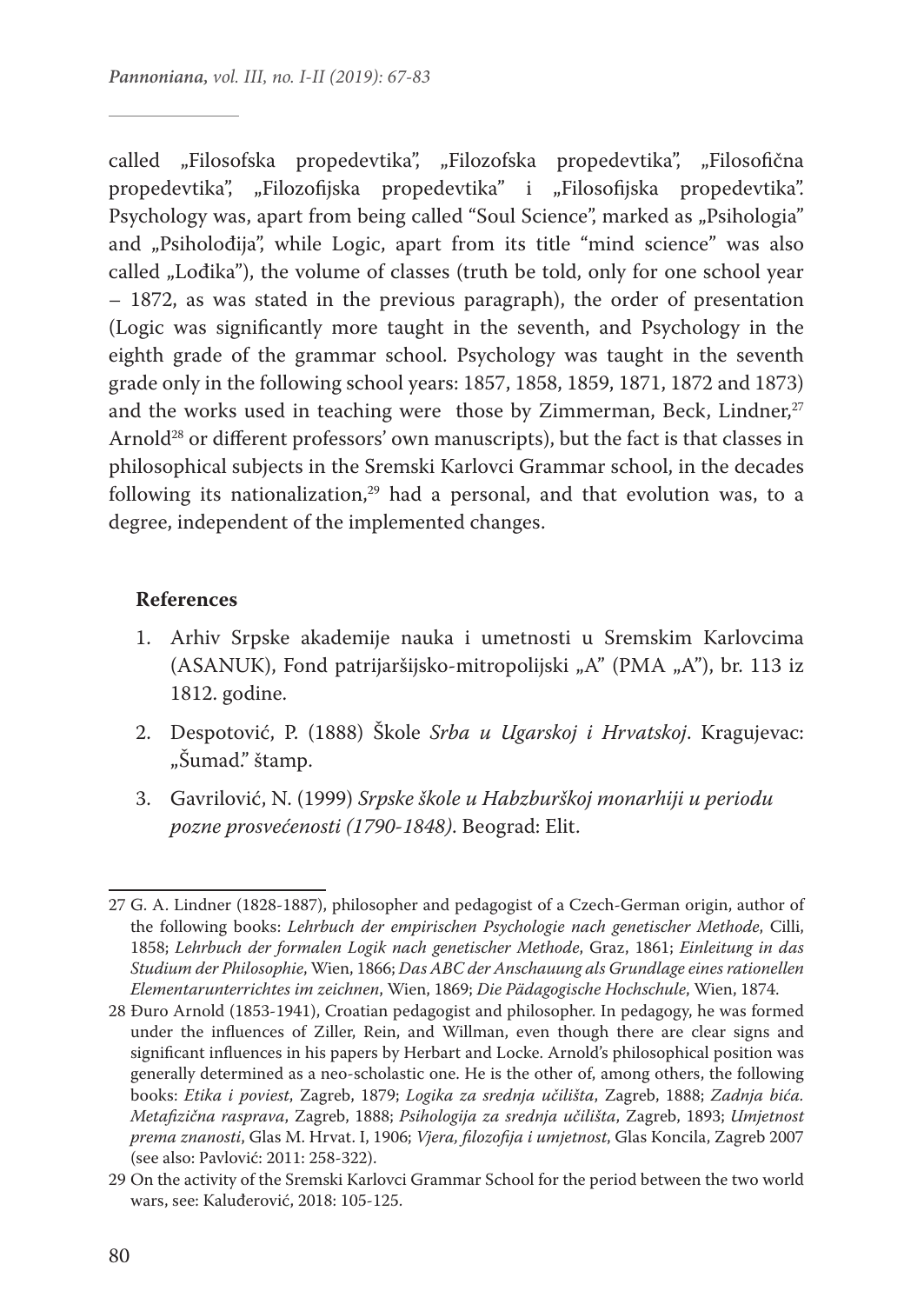- 4. Kaluđerović, Ž. (2014) *Filozofski triptih*. Novi Sad: Biblioteka *ARHE*, Filozofski fakultet.
- 5. Kaluđerović, Ž. (2018) Philosophy in the Oldest Vojvodina's Grammar Schools. *PANNONIANA* Časopis za humanističke znanosti, vol. II, no. I-II, str. 105-123.
- 6. Kirilović, D. (1929) *Srpske osnovne škole u Vojvodini u 18. veku (1740- 1780)*. Sremski Karlovci.
- 7. Klicin, M. (1909) *Kraljevski reskript od 10 avg. 1868. god. sa izmenama i dopunama*. Sremski Karlovci.
- 8. Lazić, S. (1891) *Kratak pregled istorije Srpske pravoslavne velike gimnazije u Sr. Karlovcima*. Novi Sad.
- 9. Matić, A. (1901) *Saborski odbor i srpske škole u Ugarskoj*. Novi Sad: Štamp. Srp. knjiž. br. M. Popovića.
- 10. Miladinović, Ž. (1897) *Tumač povlastica, zakona, uredaba i drugih naređenja srpske narodne crkvene autonomije*. Novi Sad.
- *11. Nastavni plan i program učiteljskih škola* (1919) Beograd: Drž. štamp. Kralj. S.H.S.
- 12. Nešković, M. (1897) *Istorija srpskih škola u Austro-ugarskoj monarhiji*. Sremski Karlovci: Srp. Manast. Štamp.
- 13. Nikić, F. (1929) *Nekoliko pitanja iz naše prosvetne i školske politike u Vojvodini*. Novi Sad.
- 14. Nikolić, D. (1935) *Sremskokarlovačka gimnazija 1791-1934*. Pančevo: "Napredak".
- *15. Osnovna pisma* (Privilegije) *Srpske pravoslavne velike gimnazije karlovačke* iz 1791. g. i 1792. g. (1903) Sremski Karlovci: Izdanje Gimn. patronata.
- 16. Pavlović, P. V. (2011) *Povijesnofilozofski tekstovi*. Zagreb: Hrvatsko filozofsko društvo.
- 17. Petrović, K. (1939) Iz istorije Karlovačke gimnazije 1791-1851. U: Popović, D. J. ur. *Glasnik istoriskog društva u Novom Sadu*. sv. 36, knj. XII, sv. 2. Novi Sad.
- 18. Petrović, K. (1991) *Istorija karlovačke gimnazije*. Novi Sad: Mat. srp.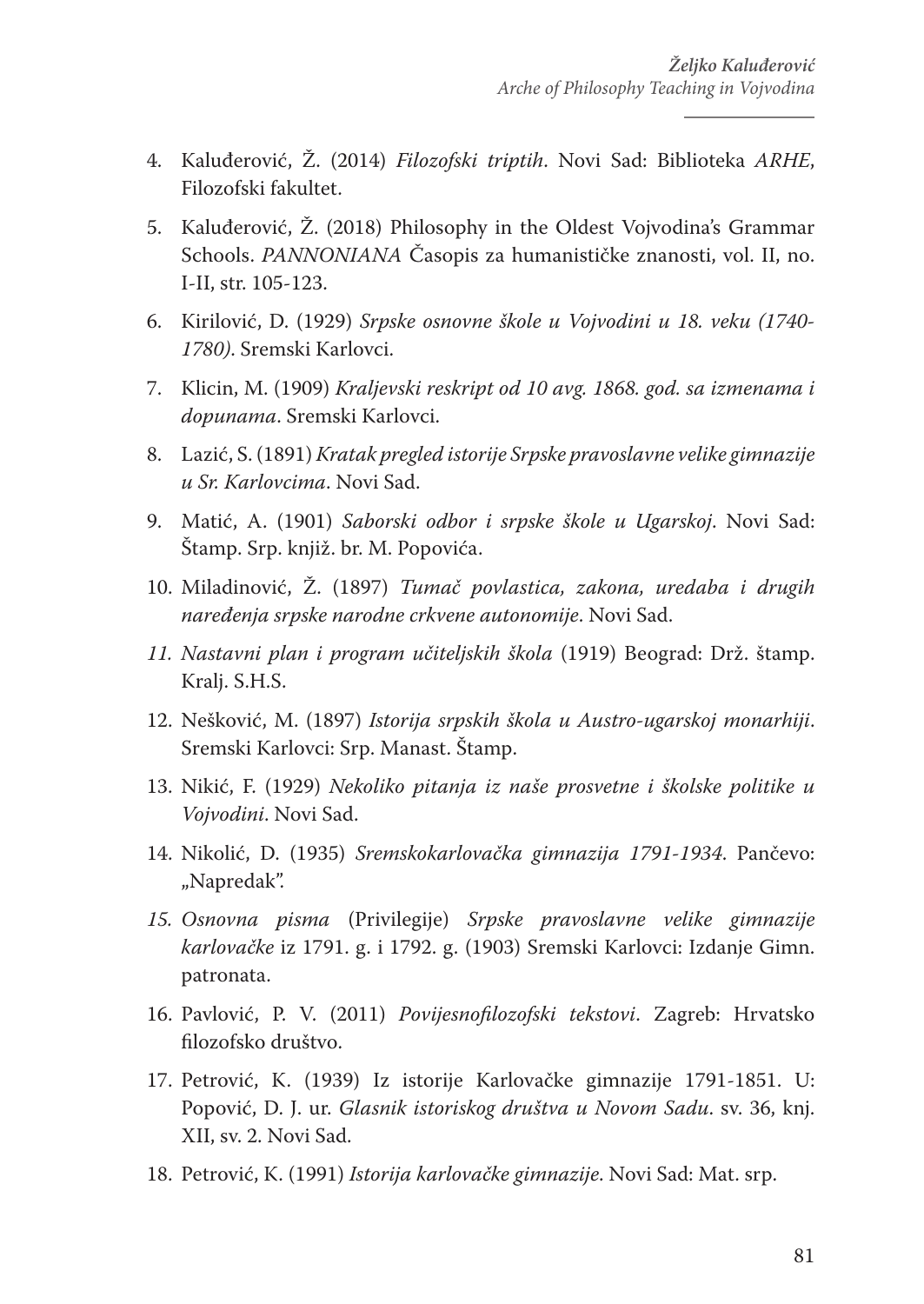- 19. Petrović, K. (1940) *Karlovačka gimnazija: za vreme direktora Jovana Pantelića: 1852-1876*. Novi Sad: Štamp. Dunav. ban.
- 20. Radojčić, N. (1953) *Karlovačka gimnazija i Dim. Davidović*. Novi Sad: Mat. srp.
- 21. Radojčić N. (1953) *O stošezdesetogodišnjici Karlovačke gimnazije*. Beograd: "Glas".
- 22. Rakić, L. (1991) *Srpska crkveno-školska autonomija u Ugarskoj u drugoj polovini XIX i početkom XX veka*, Istorijski časopis, Knj. XXXVII, 1990. Beograd: Istorijski institut.
- 23. In the article were used "Programi" (Programmes) and "Izveštaji" (Reports) of Karlovci Grammar School for the following school years: 1853, 1854, 1855, 1856, 1857, 1858, 1859, 1862, 1863, 1864, 1865, 1871, 1872, 1873, 1874, 1875, 1876, 1877, 1878, 1878/9, 1879/80, 1880/81, 1881/2, 1882/3, 1883/4, 1884/5, 1885/6, 1886/7, 1887/8, 1889/90, 1890/91, 1891/92, 1892/93, 1893/94, 1894/95, 1895/96, 1896/97, 1897/98, 1898/99, 1899/1900, 1900/1901, 1901/1902, 1902/1903, 1904/5, 1905/1906, 1906/7, 1907/1908, 1908/1909, 1909/10, 1910/11, 1911/12, 1912/13, 1913/1914, 1917/1918, 1918/1919, 1919/20, 1920/21, 1921/22.